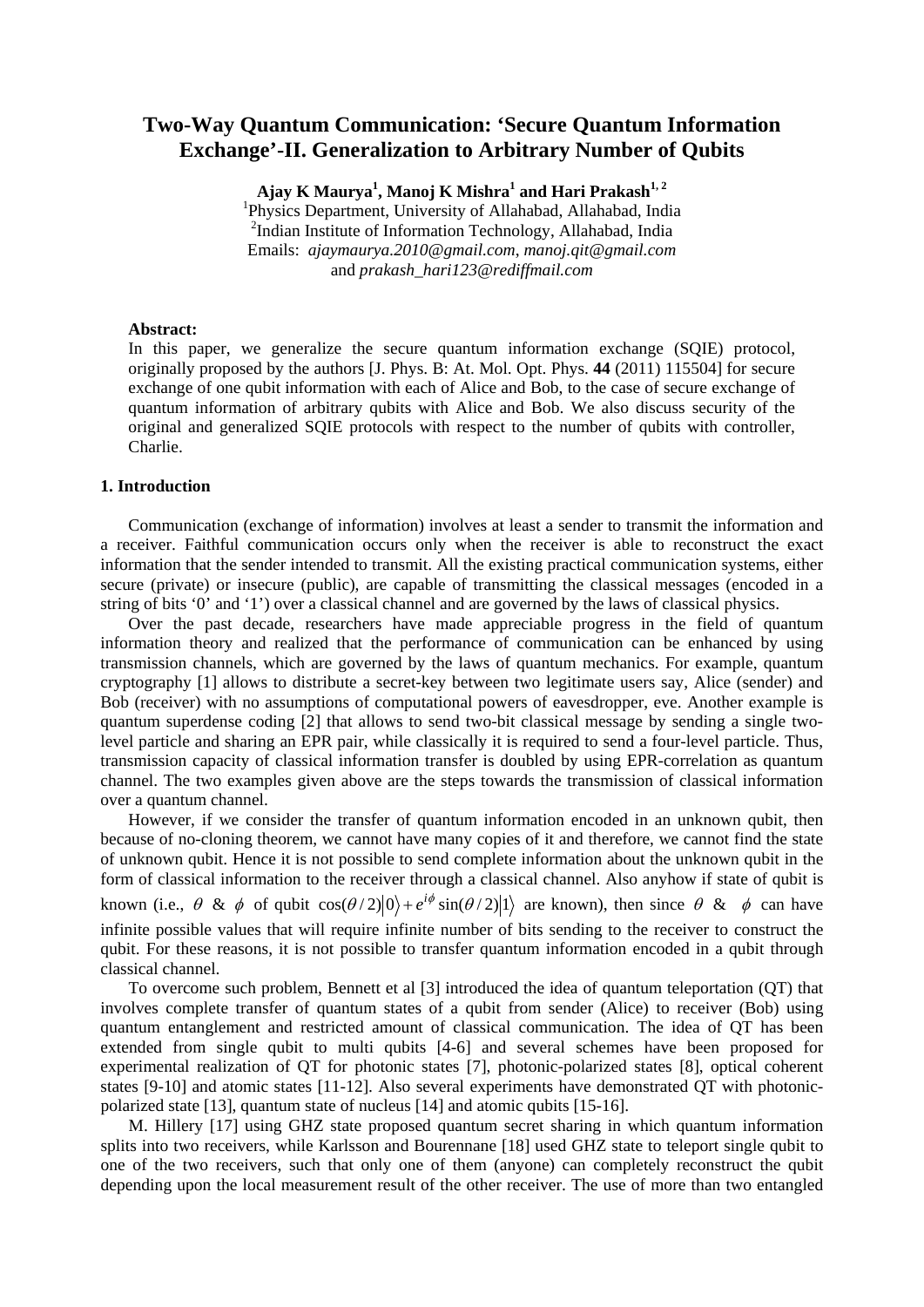qubits leads us to the concept of controlled QT in which quantum state can be reconstructed only by one receiver and the local measurement and classical communication by other receiver. Controlled QT is found to be useful in one-way secure quantum networking and in cryptographic conferencing [19-20]. Many authors presented the controlled QT scheme to teleport single qubit information state using GHZ like states [21] and W-state [22]. Further the idea of controlled QT was extended by many authors [23] for teleporting multi-qubit information states.

Very recently, in reference [24], idea of secure quantum information exchange (SQIE) is proposed that enables the faithful exchange of two unknown single qubit states between two legitimate users, Alice and Bob, with the aid of the special kind six-qubit entangled (SSE) state and the classical assistance of a third party Charlie. The SQIE protocol is secure in the sense that either both, Alice and Bob, get their required information states or if this end result is not obtained due to any reason, nobody gets the correct information state. Also Alice and Bob cannot reconstruct the required information states after their measurements and mutual communication without involving Charlie.

More practically, not only exchange of single qubits but also the secure exchange of multi qubits will be required in real world. For this reason, in the present paper, we extend the SQIE protocol from single qubit to multi qubits. Further, we also investigate the security of the original SQIE protocol when the number of qubits with the controller Charlie (the third party) is changed.

#### **2. Generalization of SQIE protocol to the information states of arbitrary number of qubits**

In this section, we first present a brief review of the original SQIE protocol\* [24] and then we will generalize this protocol to achieve secure exchange of information states involving an arbitrary number of qubits between Alice and Bob. Let it be required that Alice has to send arbitrary information state *A*  $\left\langle \xi \right\rangle_A^I = \left[ a_0 | 0 \rangle + a_1 | 1 \rangle \right]_A$  to Bob and Bob has to send another information state  $\left| \eta \right\rangle_B^I = \left[ b_0 | 0 \rangle + b_1 | 1 \rangle \right]_B$  to Alice, with the security that either both get their required information states or in case of a failure of this, nobody gets the correct information state. For this purpose, we use the special-kind six-qubit entangled (SSE) states [24],

$$
\left|\psi\right\rangle_{A_1,B_1,B_2,A_2,C_1,C_2}^E = \frac{1}{2} \left[\sum_{i=0}^3 \left|B\right\rangle_{A_1,B_1}^{(i)} \otimes \left|B\right\rangle_{B_2,A_2}^{(i)} \otimes \left|\phi\right\rangle_{C_1,C_2}^{(i)}\right],\tag{1}
$$

where,  $|B\rangle^{(0,1)} = \frac{1}{\sqrt{2}}[|00\rangle \pm |11\rangle]$ ,  $|B\rangle^{(2,3)} = \frac{1}{\sqrt{2}}[|01\rangle \pm |10\rangle]$  are the standard bi-partite Bell states and

 $|\phi\rangle^{(0,1,2,3)}$  are different elements of the set  $(|00\rangle, |01\rangle, |10\rangle, |11\rangle)$  taken in any arbitrary order. Subscripts  $A_1$ ,  $A_2$  refer to entangled modes with Alice,  $B_1$ ,  $B_2$  refer to entangled modes with Bob and  $C_1$ ,  $C_2$  refer to entangled modes with the controller Charlie. Superscripts *E* and *I* refer to entangled state and information states respectively.

We can write the initial state of composite system as,

$$
\begin{split} \left| \psi \right\rangle_{A,A_1,B_1,B_2,A_2,C_1,C_2,B} &= \left| \xi \right\rangle_A^I \otimes \left| \psi \right\rangle_{A_1,B_1,B_2,A_2,C_1,C_2}^E \otimes \left| \eta \right\rangle_B^I \\ &= \frac{1}{2} \left[ \sum_{i=0}^3 (\left| \xi \right\rangle_A^I \otimes \left| B \right\rangle_{A_1,B_1}^{(i)}) \otimes (\left| B \right\rangle_{B_2,A_2}^{(i)} \otimes \left| \eta \right\rangle_B^I) \otimes \left| \phi \right\rangle_{C_1,C_2}^{(i)} \right]. \end{split} \tag{2}
$$

From Appendix A, we see that,

$$
\left|\xi\right\rangle_{A}^{I} \otimes \left|B\right\rangle_{A_{1},B_{1}}^{(i)} = \frac{1}{2} \left[\sum_{r=0}^{3} \left|B\right\rangle_{A,A_{1}}^{(r)} \otimes \left(\sigma_{B_{1}}^{(i)} \sigma_{B_{1}}^{(r)}\right) \left|\xi\right\rangle_{B_{1}}^{I},
$$
\n
$$
\left|\eta\right\rangle_{B}^{I} \otimes \left|B\right\rangle_{B_{2},A_{2}}^{(i)} = \frac{1}{2} \left[\sum_{s=0}^{3} \left|B\right\rangle_{B,B_{2}}^{(s)} \otimes \left(\sigma_{A_{2}}^{(i)} \sigma_{A_{2}}^{(s)}\right) \left|\eta\right\rangle_{A_{2}}^{I},
$$
\n(3)

where  $\sigma^{(i)}$  's are real matrices, *I*,  $\sigma_z$ ,  $\sigma_x$ ,  $\sigma_z$  for *i*=0, 1, 2, 3 respectively. Using equations (3), we can write equation (2) as,

<sup>\*</sup>The notations used here for original SQIE are not exactly the same as used earlier [24]. The change was required to make the generalization of these results, presented later in this section, more lucid and more presentable.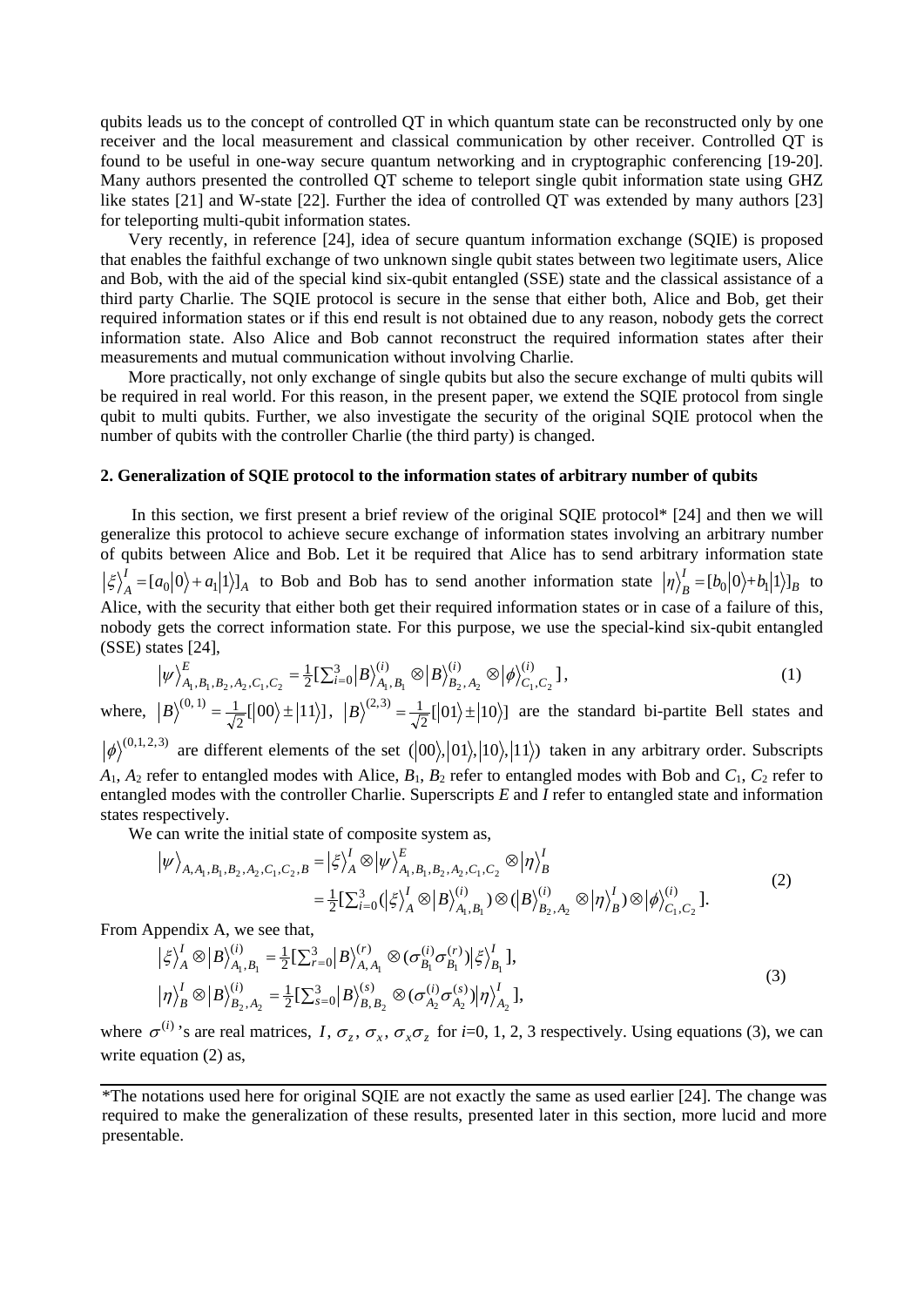$$
\begin{split} \left| \psi \right\rangle_{A,A_1,B_1,B_2,A_2,C_1,C_2,B} \\ &= \frac{1}{8} \left[ \sum_{i,r,s=0}^{3} \left( \left| B \right\rangle_{A,A_1}^{(r)} \otimes (\sigma_{B_1}^{(i)} \sigma_{B_1}^{(r)}) \right| \xi \right\rangle_{B_1}^{I} ) \otimes \left( \left| B \right\rangle_{B,B_2}^{(s)} \otimes (\sigma_{A_2}^{(i)} \sigma_{A_2}^{(s)}) \right| \eta \right\rangle_{A_2}^{I} ) \otimes \left| \phi \right\rangle_{C_1,C_2}^{(i)} \end{split} \tag{4}
$$

Now both, Alice and Bob perform Bell state measurement (BSM) on their qubits *A*, *A*<sup>1</sup> and *B*, *B*<sup>2</sup> respectively, while Charlie measures his qubits  $C_1$ ,  $C_2$  in the computational basis  $\{|0\rangle, |1\rangle\}$ . Alice and Bob convey their BSM results to Charlie through 2-bit classical channels. Charlie, on the basis of these BSM results and his own measurement results, decides about the 2-bit classical information to be conveyed to each of Alice and Bob. On the basis of these classical information, Alice and Bob perform the required unitary transformation on their particles  $A_2$  and  $B_1$  respectively in order to generate exact replicas of corresponding information states. From equation (4), it is clear that if result of Charlie's measurement is *i*, then Alice performs unitary transformation  $(\sigma_{A_2}^{(i)} \sigma_{A_2}^{(s)})^{\dagger}$ *A*  $\left(\sigma_{A_2}^{(i)}\sigma_{A_2}^{(s)}\right)^{\dagger}$  and Bob performs unitary transformation  $(\sigma_{B_1}^{(i)} \sigma_{B_1}^{(r)})^{\dagger}$ *B*  $\sigma_{B_1}^{(i)} \sigma_{B_1}^{(r)}$  on their particles for the Bob's BSM result *s* and Alice's BSM result *r* respectively.

Now we will generalize the SQIE protocol to secure exchange the information states of arbitrary number of qubits between Alice and Bob. Let us consider that Alice wants to send arbitrary *m*-qubit information state, encoded in *m*-qubit modes  $\{A\} \equiv (A_1, A_2, \dots, A_m)$ , expressed by

$$
\left|\xi\right\rangle_{\{A\}}^{I} = \left[a_0\right|\widetilde{0}\right\rangle + a_1\left|\widetilde{1}\right\rangle + \dots + a_M\left|\widetilde{M}\right\rangle\right]_{\{A\}},\tag{5}
$$

to Bob and Bob wants to send arbitrary *n*-qubit information state, encoded in *n*-qubit modes  ${B} \equiv (B_1, B_2, \dots, B_n)$ , expressed by

$$
\left|\eta\right\rangle_{\{B\}}^{I} = \left[b_0\right]\tilde{0} + b_1\left|\tilde{1}\right\rangle + \dots + b_N\left|\tilde{N}\right\rangle_{\{B\}},\tag{6}
$$

to Alice, with the security that either both get their required information states or, in case of failure of this end result, nobody gets the correct information state. Here,  $M = 2^m - 1$ ,  $N = 2^n - 1$  and for modes  $\{A\}$ , if  $0 \le j \le M$  and  $j = (j_1 j_2 ... j_m)$  in the binary representation, state  $\left| \tilde{j} \right\rangle_{\{A\}} = \left| j_1 j_2 ... j_m \right\rangle_{\{A\}}$ . 2<sup>*m*</sup>-mutually orthogonal states  $\left| \tilde{0} \right\rangle_{\{A\}}, \left| \tilde{1} \right\rangle_{\{A\}}, \dots, \left| \tilde{M} \right\rangle_{\{A\}}$  $M$ <sub> $\bigg\}$ </sup> $_{\{A\}}$  form the computational basis for modes  $\{A\}$ . Similarly for</sub> modes  $\{B\}$ , if  $0 \le j \le N$  and  $j = (j_1 j_2 ... j_n)$  in the binary representation, state  $\left| \tilde{j} \right\rangle_{\{B\}} = \left| j_1 j_2 ... j_n \right\rangle_{\{B\}}$ . Superscripts *I* refer to information states.

We now generalize this SQIE protocol. If  $p = max{m, n}$ , we give 2p-qubits to Charlie. The problem at this moment is to write the entangled state corresponding to the SSE state of the original SQIE protocol. In the original protocol, Charlie had 2 qubits and SSE state had  $2^2=4$  terms. 2p-qubits of Charlie thus requires  $2^{2p}$  terms. If we consider generalized Bell states (GBS) [5] of modes  $\{A'\} \equiv (A'_1, A'_2, \dots, A'_m)$ and  ${B'} \equiv (B'_1, B'_2, \dots, B'_m)$  and of  ${B''} \equiv (B''_1, B''_2, \dots, B''_n)$  and  ${A''} \equiv (A''_1, A''_2, \dots, A''_n)$ , there are only  $2^{2m}$ and  $2^{2n}$  GBS respectively and only one of these gives a family of  $2^{2p}$  states. If  $m > n$ ,  $2^{2m} = 2^{2p}$  but  $2^{2n}$  falls shorter than  $2^{2p}$  and if  $n > m$ ,  $2^{2n} = 2^{2p}$  but  $2^{2m}$  falls shorter than  $2^{2p}$ . This problem is circumvented by repeating the members of smaller family of states till  $2^{2p}$  states are obtained.

Thus if index *i* takes values 0, 1, …,  $2^{2p}$ -1, we can define indices  $i' \equiv i \pmod{2^{2m}}$  and  $i'' \equiv i \pmod{2^{2n}}$  and write GBS,

$$
|E\rangle_{\{A'\},\{B'\}}^{(i)} = |E\rangle_{\{A'\},\{B'\}}^{(i')}
$$
 and  $|E\rangle_{\{B''\},\{A''\}}^{(i)} = |E\rangle_{\{B''\},\{A''\}}^{(i'')}$ 

The entangled state corresponding to SSE state of the original SQIE protocol can be written as,

$$
\left|\psi\right\rangle_{\{A'\},\{B'\},\{B''\},\{A''\},\{C\}}^{E} = \frac{1}{2^p} \Big| \sum_{i=0}^{2^p-1} \left|E\right\rangle_{\{A'\},\{B'\}}^{(i)} \otimes \left|E\right\rangle_{\{B''\},\{A''\}}^{(i)} \otimes \left|\phi\right\rangle_{\{C\}}^{(i)} \Big],\tag{7}
$$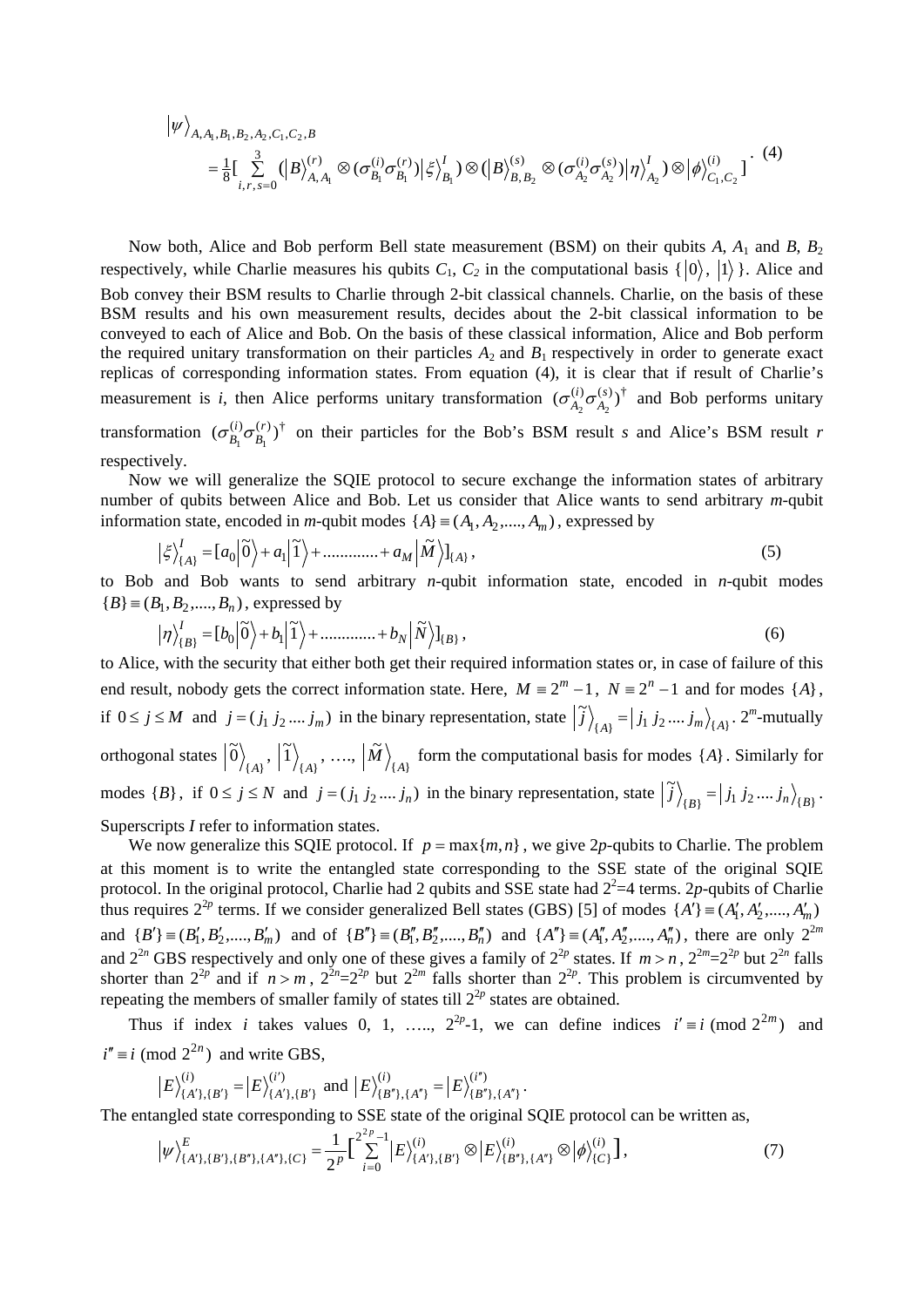Here, modes  $\{C\} \equiv (C_1, C_2, ..., C_{2p})$  and states  $\{ |\phi_{\{C\}}^{(i)} \}$  $\phi$ <sup>(i)</sup><sub>{C}</sub></sub>} are different orthogonal 2<sup>2*p*</sup>-states belonging to the computational basis  $(|\tilde{0}\rangle, |\tilde{1}\rangle, \dots, |\tilde{P}\rangle)$ ,  $(P = 2^{2p} - 1)$  in  $2^{2p}$ -dimensional Hilbert space, taken in any order. Superscript *E* refers to entangled state.

We may now specify the GBS. Since  $0 \le i' \le 2^{2m} - 1$ , if we express *i*' in quaternary basis as  $i' = (i'_1 i'_2 .... i'_m)$  and write

$$
\left|E\right>_{\{A'\},\{B'\}}^{(i')} = U_{\{B'\}}^{(i')} \left|E\right>_{\{A'\},\{B'\}}^{(0)} = U_{\{B'\}}^{(i')} \frac{1}{2^{m/2}} \sum_{k=0}^{M} \left| \widetilde{k} \right>_{\{A'\}} \otimes \left| \widetilde{k} \right>_{\{B'\}},\tag{8}
$$

where

$$
U_{\{B'\}}^{(i')} = (\sigma_{B'_1}^{i'_1} \otimes \sigma_{B'_2}^{i'_2} \otimes \dots \otimes \sigma_{B'_m}^{i'_m}),
$$
\n(9)

and  $\sigma^{(0,1,2,3)} = (I, \sigma_z, \sigma_x, \sigma_x, \sigma_z)$ . The other GBS can be expressed similarly in the form,

$$
\left|E\right>_{\{B^{n}\},\{A^{n}\}}^{(i^{n})} = (U_{\{A^{n}\}}^{(i^{n})})\left|E\right>_{\{B^{n}\},\{A^{n}\}}^{(i^{n})} = (U_{\{A^{n}\}}^{(i^{n})})\frac{1}{2^{n/2}}\sum_{k=0}^{N}\left|\tilde{k}\right\rangle_{\{B^{n}\}} \otimes \left|\tilde{k}\right\rangle_{\{A^{n}\}},\tag{10}
$$

where

 $|\psi\rangle_{(A)}$ 

$$
U_{\{A''\}}^{(i'')} = (\sigma_{A''_1}^{i''_1} \otimes \sigma_{A''_2}^{i''_2} \otimes \dots \otimes \sigma_{A''_n}^{i''_n}),
$$
\n(11)

 $\sigma^{(0,1,2,3)} = (I, \sigma_z, \sigma_x, \sigma_x, \sigma_z)$  and  $i'' \in (0,1, \ldots, 2^{2n}-1)$  is decimal conversion of quaternary number  $(i''_1 i''_2 .... i''_n)$ .

Using equations (5), (6) and (7), the initial state of composite system can be written as,

$$
\begin{split} \left| \psi \right\rangle_{\{A\},\{A'\},\{B'\},\{B''\},\{A''\},\{C\},\{B\}} &= \left| \xi \right\rangle_{\{A\}}^{I} \otimes \left| \psi \right\rangle_{\{A'\},\{B'\},\{B''\},\{A''\},\{C\}}^{E} \otimes \left| \eta \right\rangle_{\{B\}}^{I} \\ &= \frac{1}{2^{p}} \Big[ \sum_{i=0}^{2^{2p}-1} \left( \left| \xi \right\rangle_{\{A\}}^{I} \otimes \left| E \right\rangle_{\{A'\},\{B'\}}^{(i)} \right) \otimes \left( \left| E \right\rangle_{\{B''\},\{A''\}}^{(i)} \otimes \left| \eta \right\rangle_{\{B\}}^{I} \right) \otimes \left| \phi \right\rangle_{\{C\}}^{(i)} \Big]. \end{split} \tag{12}
$$

Qubits in modes  $\{A\}, \{A'\}, \{A''\}$  belong to Alice, qubits in modes  $\{B\}, \{B'\}, \{B''\}$  belong to Bob and qubits in modes {*C*} belong to Charlie.

From Appendix B, we see that the states,  $\left| \xi \right\rangle_{\{A\}}^{I} \otimes \left| E \right\rangle_{\{A'\},\{B'\}}^{(i)}$ *i A B*  $\langle \xi \rangle_{\{A\}}^{I} \otimes |E\rangle_{\{A'\},\{B'\}}^{(i)}$  and  $|E\rangle_{\{B''\},\{A''\}}^{(i)} \otimes | \eta \rangle_{\{B''\}}^{I}$  $E \rangle_{\{B^n\},\{A^n\}}^{(i)} \otimes |\eta\rangle_{\{B\}}^I$ , in equation (12), can be rewritten as,

$$
\left|\xi\right\rangle_{\{A\}}^{I}\otimes\left|E\right\rangle_{\{A'\},\{B'\}}^{(i)} = \frac{1}{2^{m}}\sum_{r=0}^{2^{2m}-1} \left|E\right\rangle_{\{A\},\{A'\}}^{(r)} \otimes U_{\{B'\}}^{(i)} U_{\{B'\}}^{(r)} \left|\xi\right\rangle_{\{B'\}}^{I},\tag{13}
$$

$$
\left|E\right\rangle_{\{B^{n}\},\{A^{n}\}}^{(i)}\otimes\left|\eta\right\rangle_{\{B\}}^{I}=\frac{1}{2^{n}}\sum_{s=0}^{2^{2n}-1}\left|E\right\rangle_{\{B\},\{B^{n}\}}^{(s)}\otimes U_{\{A^{n}\}}^{(i)}U_{\{A^{n}\}}^{(s)}\left|\xi\right\rangle_{\{A^{n}\}}^{I},\tag{14}
$$

where the GBS  $|E\rangle_{\{A\},\{A'\}}^{(r)}$  $E\Big\rangle^{(r)}_{\{A\},\{A'\}}$  and  $\Big|E\Big\rangle^{(s)}_{\{B\},\{B''\}}$  $E_{\{B\},\{B"\}}^{(s)}$  are given by equations (8) and (10) respectively, unitary matrices  $U_{\{B'\}}^{(i)}$ ,  $U_{\{A''\}}^{(i)}$ ,  $U_{\{B'\}}^{(r)}$  and  $U_{\{A''\}}^{(s)}$  are given by equations (9), (11), (B.3) and (B.6) respectively.

Using equations (13) and (14), equation (12) can be written as,

$$
\{A\},\{A'\},\{B'\},\{B''\},\{A''\},\{C\},\{B\}
$$
\n
$$
=\frac{1}{2^p}\sum_{i=0}^{2^p-1}\Big[\frac{1}{2^m}\Big\{\sum_{r=0}^{2^m-1}\Big|E\Big\rangle_{\{A\},\{A'\}}^{(r)}\otimes U_{\{B'\}}^{(i)}U_{\{B'\}}^{(r)}\Big|\xi\Big\rangle_{\{B'\}}^I\Big\}
$$
\n
$$
\otimes\frac{1}{2^n}\Big\{\sum_{s=0}^{2^n-1}\Big|E\Big\rangle_{\{B\},\{B''\}}^{(s)}\otimes U_{\{A''\}}^{(i)}U_{\{A''\}}^{(s)}\Big|\eta\Big\rangle_{\{A''\}}^I\Big\}\otimes\Big|\phi\Big\rangle_{\{C\}}^{(i)}\Big].
$$
\n(15)

Now Alice performs generalized 2*m*-qubit Bell state measurement (BSM) on her qubits in modes {*A*},{*A*′} and Bob performs generalized 2*n*-qubit BSM on his qubits in modes {*B*},{*B*′′} , while Charlie measures his qubits in modes  $\{C\}$  in the computational basis  $\{|\tilde{0}\rangle, |\tilde{1}\rangle,......, |\tilde{P}\rangle\}$ . Alice and Bob, both,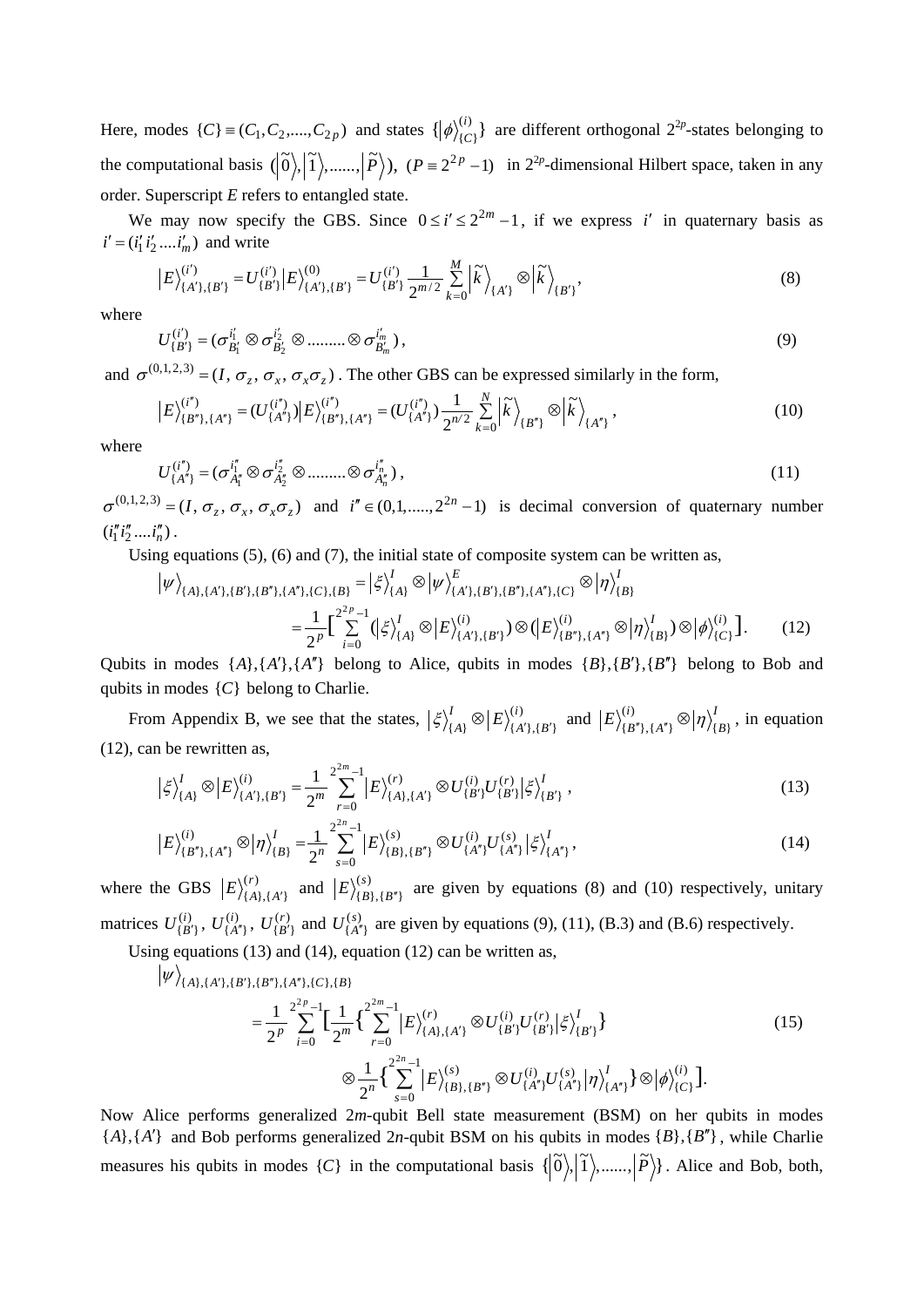convey their BSM results *r* and *s* to Charlie through 2*m*-bit and 2*n*-bit classical channels respectively. On the basis of these classical information conveyed by Alice and Bob to Charlie and Charlie's measurement result, Charlie can send classical information to Alice and Bob telling them to perform the required unitary transformations on their qubits  ${A''}$  and  ${B'}$  respectively, in order to generate exact replicas of the required information states. From equation (15), it is clear that if result of Charlie's measurement is *i*, then Alice performs unitary transformation  $(U_{\{A''\}}^{(i)}U_{\{A''\}}^{(s)})^{\dagger}$  $(U_{\{A''\}}^{(i)}U_{\{A''\}}^{(s)})^{\dagger}$  and Bob performs unitary transformation  $(r)$ ,  $\dagger$  ${B'}$  $(U_{\{B'\}}^{(i)}U_{\{B'\}}^{(r)})^{\dagger}$  on their particles for the Bob's BSM result *s* and Alice's BSM result *r* respectively.

## **3. Security of SQIE protocol with respect to change in the number of qubits going to Charlie**

In this section, we discuss dependence of security of SQIE protocol on the number of qubits with the controller Charlie. Let us first consider the case when Charlie has no qubit, *i.e.*, the entangled state shared between Alice and Bob is just a product of the two standard bi-partite Bell states, and we have  $(j)$ ,  $(i)$  $, B_1, A_2, B_2$  |  $\frac{B}{A_1, B_1}$  |  $\frac{B}{A_2, B_2}$ *j*  $A_2$ , *B i*  $A_1$ ,  $B$  $|\psi\rangle^E_{A_1, B_1, A_2, B_2} = |B\rangle^{(i)}_{A_1, B_1} \otimes |B\rangle^{(j)}_{A_2, B_2}$ , with *i*, *j* ∈ (0,1,2,3). Here, modes *A*<sub>1</sub>, *A*<sub>2</sub> are with Alice and modes *B*1, *B*<sup>2</sup> are with Bob. To complete the SQIE, Alice and Bob, both send their BSM results to Charlie through classical channels. Then Charlie, depending on these results, sends the classical information to Alice and Bob, which are necessary in order to generate the exact replicas of the original information states. Using any process, if Alice and Bob are able to create classical channel between them, then there will be no control of Charlie on the SQIE protocol. By communicating classically, Alice and Bob are able to exchange the information states without any assistance of Charlie. This may lead to a situation when Alice sends her BSM result to Bob but Bob does not send the BSM result to Alice or vice versa, which make the quantum network insecure. Thus, in this case, there is unit probability for insecurity in the quantum network, which is the upper bound.

 Let us next we consider the second case when Charlie has single qubit, *i.e.*, the entangled state shared between Alice, Bob and Charlie can be of the form,

$$
\big| \psi \big\rangle^E_{A_1,B_1,A_2,B_2,C} = \textstyle\frac{1}{\sqrt{2}}\big[ \big| B \big\rangle^{(i)}_{A_1,B_1} \otimes \big| B \big\rangle^{(j)}_{A_2,B_2} \otimes \big| 0 \big\rangle_C + \big| B \big\rangle^{(i')}_{A_1,B_1} \otimes \big| B \big\rangle^{(j')}_{A_2,B_2} \otimes \big| 1 \big\rangle_C \big] \, ,
$$

for *i*, *j*,*i*<sup>'</sup>, *j*<sup>'</sup>  $\in$  (0,1,2,3) with  $i \neq i'$  and  $j \neq j'$ . Modes  $A_1$ ,  $A_2$  are with Alice and modes  $B_1$ ,  $B_2$  are with Bob, while mode *C* is with Charlie. In this case, Alice and Bob cannot get the required information states by creating classical channel between them, without the assistance of Charlie. The reason is that they do not know which channel  $(|B\rangle_{A_1, B_1}^{(i)} \otimes |B\rangle_{A_2, B_1}^{(j)}$  $(i)$  $, B_1 \cup P / A_2, B_2$ *j*  $A_2$ , *B*  $\langle B \rangle_{A_1,B_1}^{(i)} \otimes \big| B \rangle_{A_2,B_2}^{(j)} \ \ {\rm or} \ \big| B \rangle_{A_1,B_1}^{(i')} \otimes \big| B \rangle_{A_2,A_2}^{(j')}$  $(i')$  $A_1, B_1 \cup A_2, B_2$ *j*  $A_2$ , *B*  $B\rangle_{A_1, B_1}^{(i')} \otimes |B\rangle_{A_2, B_2}^{(j')}$  is setup between them, as it will be

determined by Charlie's measurement result; result  $|0\rangle_C$  sets the channel  $|B\rangle_{A_1,B_1}^{(i)} \otimes |B\rangle_{A_2,A_3}^{(j)}$  $(i)$  $A_1, B_1 \cup |A_2, B_2|$ *j*  $A_2$ ,  $B$  $B\Big\rangle^{(i)}_{A_1,B_1}\otimes \Big|B\Big\rangle^{(j)}_{A_2,B_2}$  , while result  $\ket{1}_C$  sets the channel  $\ket{B}_{A_1, B_1}^{(i')} \otimes \ket{B}_{A_2, B_2}^{(j')}$  $(i')$  $A_1, B_1 \cup P/A_2, B_2$ *j*  $A_2$ , *B*  $B)_{A_1, B_1}^{(i')} \otimes |B>_{A_2, B_2}^{(j')}$  between Alice and Bob. However, if Alice and Bob want to

ignore the role of Charlie by communicating classically to each other, the probability for getting the required information states successfully is half, *i.e*., probability for insecurity in the quantum network is half. Thus, the second case is more secure than the first one discussed earlier.

 We can now consider the third case, when Charlie has two qubits, which is the original SQIE protocol, introduced by the authors [24]. In this case, if Alice and Bob want to ignore the role of Charlie by creating classical channel between them, there is only one-fourth probability that they are able to get the required information states successfully. The reason is that they do not know which channel  $(\big| B \big\rangle_{A_{1},B_{1}}^{(0)} \otimes \big| B \big\rangle_{A_{2},B_{1}}^{(0)}$ (0)  $\langle B \rangle_{A_1, B_1}^{(0)} \otimes \big| B \rangle_{A_2, B_2}^{(0)} \;\;\; \text{ or } \;\; \big| B \rangle_{A_1, B_1}^{(1)} \otimes \big| B \rangle_{A_2, B_2}^{(1)} \, .$ (1)  $\langle B \rangle_{A_1, B_1}^{(1)} \otimes \big| B \rangle_{A_2, B_2}^{(1)} \;\; \text{ or } \;\; \big| B \rangle_{A_1, B_1}^{(2)} \otimes \big| B \rangle_{A_2, B_2}^{(2)} \;.$ (2)  $\langle B \rangle_{A_1, B_1}^{(2)} \otimes \big| B \rangle_{A_2, B_2}^{(2)} \;\;\; \text{ or } \;\; \big| B \rangle_{A_1, B_1}^{(3)} \otimes \big| B \rangle_{A_2, B_2}^{(3)} \;.$ (3)  $\left. \frac{B}{A_1, B_1} \otimes \frac{B}{A_2, B_2} \right)$  is setup between them, as it will be determined by Charlie's measurement result  $(100)$  or  $(01)$  or  $(10)$  or  $(11)$ ) respectively. Thus the third case is more secure than the two cases discussed earlier.

If we now increase the number of qubits going to Charlie to three, the entangled state shared between the parties may be of the form, *say*,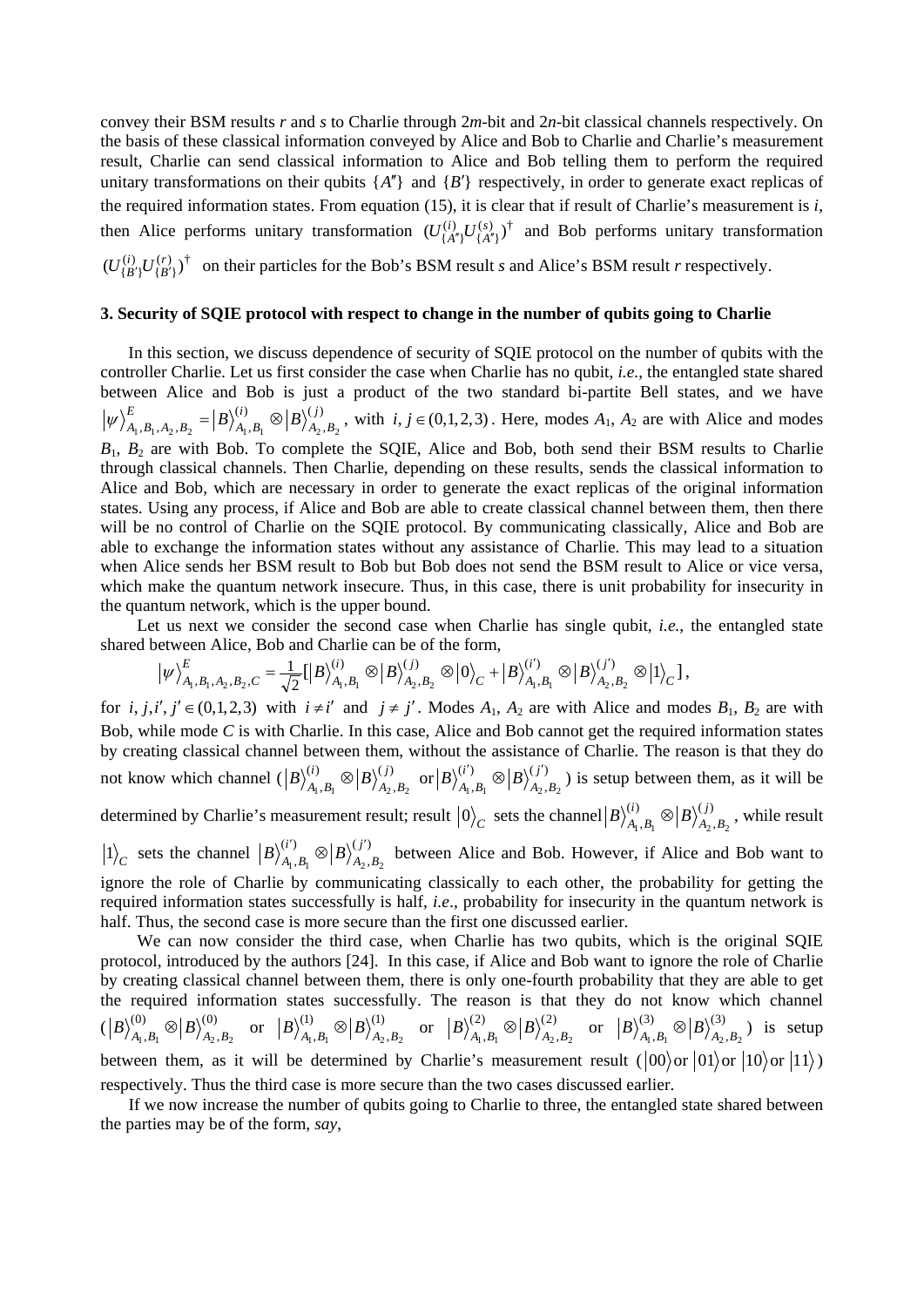$$
|\psi\rangle_{A_1, B_1, A_2, B_2, C_1, C_2, C_3}^E = \frac{1}{2\sqrt{2}} [ |B\rangle^{(0)} \otimes |B\rangle^{(0)} \otimes |000\rangle + |B\rangle^{(1)} \otimes |B\rangle^{(1)} \otimes |001\rangle + |B\rangle^{(2)} \otimes |B\rangle^{(2)} \otimes |010\rangle
$$
  
+  $|B\rangle^{(3)} \otimes |B\rangle^{(3)} \otimes |011\rangle + |B\rangle^{(0)} \otimes |B\rangle^{(1)} \otimes |100\rangle + |B\rangle^{(1)} \otimes |B\rangle^{(0)} \otimes |101\rangle$   
+  $|B\rangle^{(2)} \otimes |B\rangle^{(3)} \otimes |110\rangle + |B\rangle^{(3)} \otimes |B\rangle^{(2)} \otimes |111\rangle]_{A_1, B_1, A_2, B_2, C_1, C_2, C_3}.$ 

We may involve any eight possible quantum channels between Alice and Bob out of the possible sixteen and Charlie's measurement on his qubits decides the effective channel. Hence, the probability that Alice and Bob are successful in the information exchange without the assistance of Charlie is only one-eighth.

If we increase further the number of qubits going towards Charlie to four, the entangled state shared between them will be of the form, *say*,

$$
\big|\psi\big>_{A_1,B_1,A_2,B_2,C_1,C_2,C_3,C_4}^E=\frac{1}{4}\big[\sum_{i,j=0}^3\big|B\big>_{A_1,B_1}^{(i)}\otimes\big|B\big>_{A_2,B_2}^{(j)}\otimes\big|\phi\big>_{C_1,C_2}^{(i)}\otimes\big|\phi\big>_{C_3,C_4}^{(j)}\big],
$$

where  $|\phi\rangle^{(i)}$  and  $|\phi\rangle^{(j)} \in (0,1), |01\rangle, |10\rangle, |11\rangle)$ . In this case, there are sixteen possible quantum channels between Alice and Bob and which one of these sixteen is effective, is decided by Charlie's measurement on his qubits. Hence the probability that Alice and Bob are successful in the information exchange without the assistance of Charlie is only one-sixteenth, *i.e.*, probability for insecurity in the quantum network is only one-sixteenth.

It is clear that the security of the SQIE protocol cannot be increased any further by increasing the number of qubits going towards Charlie beyond four because there are only sixteen possible combinations of product of two standard bi-partite Bell states  $(|B\rangle_{A_1,B_1}^{(i)} \otimes |B\rangle_{A_2,A_3}^{(j)}$  $(i)$  $A_1, B_1 \cup |P|$  /  $A_2, B_2$ *j*  $A_2$ , $B$  $B)_{A_1, B_1}^{(i)} \otimes |B\rangle_{A_2, B_2}^{(j)}$ ). Thus if five qubits go

to Charlie, the entangled state involves 16 quantum channels and 32 computational basis states of Charlie's qubits. Hence entangled state will have 32 terms and each quantum channel will appear twice. The probability for occurrence of right channel, if Charlie has been sidetracked, is one-sixteenth. Thus one-sixteenth is a lower bound for insecurity in quantum network when Charlie gets four or more qubits.

This consideration can be generalized for exchange of multiple qubits. If Alice and Bob has to send *m* and *n* qubit states respectively, the number of possible quantum channels between Alice and Bob is  $2^{2(m+n)}$ . Thus if Charlie gets *l* qubits, for  $l < 2(m+n)$ , the probability for insecurity is  $2^{-l}$  and for  $l \ge 2(m+n)$ , it is  $2^{-2(m+n)}$ .

## **4. Conclusions**

We generalized the original SQIE protocol to exchange the information states of arbitrary number of qubits between two users. We also discussed the security of SQIE protocol and its generalization against the number of qubits with the controller Charlie. We conclude that upper bound probability of insecurity in SQIE protocol is unity and it occurs when the role of Charlie is cut. Also the security of the SQIE protocol cannot be increased indefinitely by increasing the number of qubits going to Charlie. Maximum security is achieved when Charlie receives four qubits as there are four Bell states and there are sixteen possible quantum channels between Alice and Bob. Thus, we find that one-sixteenth is the lower bound for insecurity in the SQIE protocol.

#### **Acknowledgements**

We are thankful to *Prof. N. Chandra* and *Prof. R. Prakash* for their interest in this work. We would like to thank *Dr. D. K. Singh, Dr. D. K. Mishra, Dr. R. Kumar, Dr. P. Kumar*, *Mr. Vikram Verma*, and *Mr. Ajay K. Yadav* for helpful and stimulating discussions. One of the authors MKM also acknowledges UGC for financial support under UGC-SRF fellowship scheme and AKM also acknowledges UGC for financial support under UGC D. Phil scholarship scheme.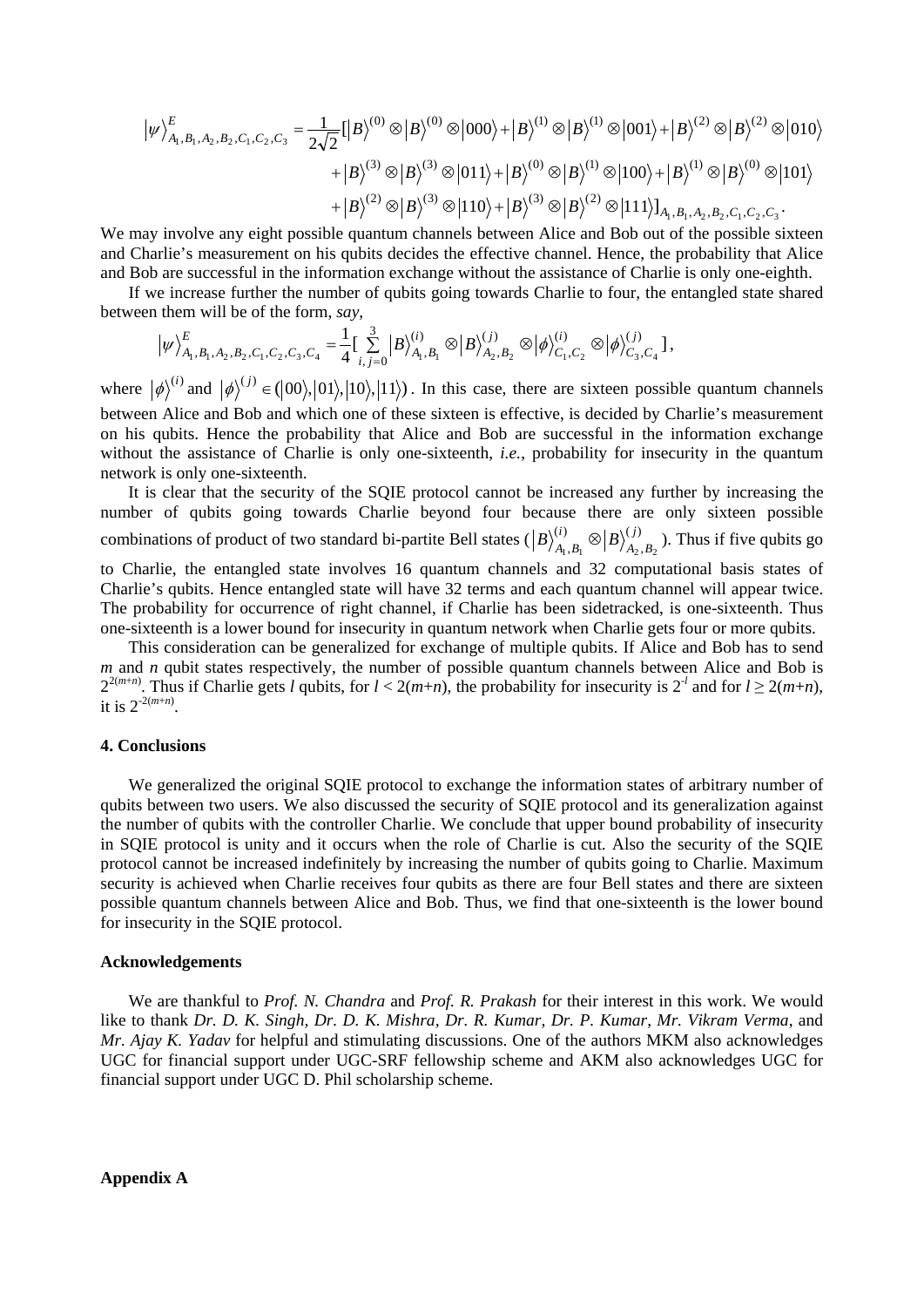We can write the state  $\left|\xi\right\rangle_A^I \otimes \left|B\right\rangle_{A_1, B_1}^{(i)}$ *i*  $A_1$ ,  $B$  $\langle \xi \rangle_A^I \otimes |B\rangle_{A_1,B_1}^{(i)}$  as,

$$
\left|\xi\right\rangle_{A}^{I}\otimes\left|B\right\rangle_{A_{1},B_{1}}^{(i)}=\sum_{r=0}^{3}\left|B\right\rangle_{A,A_{1}}^{(r)}\left\langle B\right|\left(\left|\xi\right\rangle_{A}^{I}\otimes\left|B\right\rangle_{A_{1},B_{1}}^{(i)}\right).
$$
\n(A.1)

Since we have  $\left|B\right\rangle_{A_1,B_1}^{(i)} = \sigma_{B_1}^{(i)} \left|B\right\rangle_{A_1,B_1}^{(0)} = \frac{1}{\sqrt{2}} \sigma_{B_1}^{(i)} \sum_{k=0}^{1} \left|k\right\rangle_{A_k} \otimes$  $(0)$   $\frac{1}{2}$   $\frac{1}{2}$   $(1)$ ,  $(i)$   $\qquad \qquad -\frac{1}{2}$  $A_1, B_1 \quad B_1 \mid B \nmid A_1, B_1 \quad \sqrt{2} \quad B_1 \nleq k = 0 \mid \frac{\lambda}{A_1} \quad B_1 \mid B_1$  $\frac{1}{\sqrt{2}}\sigma_{B_1}^{(i)}\Sigma_{k=0}^1|k\rangle_{A_1}\otimes|k\rangle_{B_2}$ *i*  $A_1, B_1 = \sqrt{2} \cdot B$ *i B*  $B\Big\}_{A_1, B_1}^{(i)} = \sigma_{B_1}^{(i)} \Big| B\Big\}_{A_1, B_1}^{(0)} = \frac{1}{\sqrt{2}} \sigma_{B_1}^{(i)} \Sigma_{k=0}^1 \Big| k \Big\rangle_{A_1} \otimes \Big| k \Big\rangle_{B_1}$ , where  $\sigma_{B_1}^{(i)}$  $\sigma_{B_1}^{(i)}$  is real matrix *I*,  $\sigma_z$ ,  $\sigma_x$ ,  $\sigma_x \sigma_z$  for *i* =0, 1, 2, 3 respectively. Then equation (A.1) can be written as,

$$
\left| \xi \right\rangle_A^I \otimes \left| B \right\rangle_{A_1, B_1}^{(i)} = \frac{1}{2} \sum_{r=0}^3 \sum_{j,k,l=0}^1 a_j \left| B \right\rangle_{A, A_1}^{(r)} A \left\langle l \right| \otimes_{A_1} \left\langle l \right| \sigma_{A_1}^{(r)^\dagger} \left| j \right\rangle_A \otimes \left| k \right\rangle_{A_1} \otimes \sigma_{B_1}^{(i)} \left| k \right\rangle_{B_1}
$$

$$
= \frac{1}{2} \sum_{r=0}^3 \sum_{j,k=0}^1 a_j \sigma_{B_1}^{(i)} \left| B \right\rangle_{A, A_1}^{(r)} A_1 \left\langle j \right| \sigma_{A_1}^{(r)^\dagger} \left| k \right\rangle_{A_1} \otimes \left| k \right\rangle_{B_1}. \text{ (as } {}_A \left\langle l \right| j \right\rangle_A = \delta_{ij} \text{ ) (A.2)}
$$

Since,  $_{A_1}\langle j|\sigma_{A_1}^{(r)}^{\dagger}|k\rangle_{A_1} =_{B_1}\langle j|\sigma_{B_1}^{(r)}^{\dagger}|k\rangle_{B_1} =_{B_1}\langle k|\sigma_{B_1}^{(r)}^{\dagger}|j\rangle_{B_1} =_{B_1}\langle k|\sigma_{B_1}^{(r)}|j\rangle_{B_1}$ *B r*  $B_1$ <sup>-</sup> $B_1$ <sup>'</sup><sup>*B*</sup><sub>*B*</sub> *r*  $B_1$ <sup>-</sup> $B_1$ <sup>'</sup><sup>*B*</sup><sub>*B*</sub> *r*  $A_1$ <sup>-</sup> $B_1$   $\setminus$   $\cup$   $B_2$  $\frac{A_1}{A_1} \langle j | \sigma_{A_1}^{(r)} | k \rangle_{A_1} = \frac{A_1}{B_1} \langle j | \sigma_{B_1}^{(r)} | k \rangle_{B_1} = \frac{A_1}{B_1} \langle k | \sigma_{B_1}^{(r)} | j \rangle_{B_1} = \frac{A_1}{B_1} \langle k | \sigma_{B_1}^{(r)} | j \rangle_{B_1}$ . Then equation (A.2) becomes,  $\otimes \big| B \big\rangle_{A_1,B_1}^{(i)} = \frac{1}{2} \sum_{r=0}^3 \sum_{j=0}^1 a_j \sigma_{B_1}^{(i)} \big| B \big\rangle_{A_1,A_1}^{(r)} \; \; A_1 \otimes$  $(r)$  (*r*) ,  $(i)$   $-1\,\nabla^3$   $\nabla^1$   $a\neq^{(i)}$  $\sum_{i_1, B_1}^{(i)} = \frac{1}{2} \sum_{r=0}^{3} \sum_{j=0}^{1} a_j \sigma_{B_1}^{(i)} \left| B \right\rangle_{A, A_1}^{(r)} \left| A_1 \otimes \sigma_{B_1}^{(r)} \right| j \rangle_{B_1}$ *A A*  $i$ <sup> $\sigma_B^{(i)}$ </sup> *i*  $A_1, B$  $\langle \xi \rangle_A^I \otimes |B\rangle_{A_1, B_1}^{(i)} = \frac{1}{2} \sum_{r=0}^3 \sum_{j=0}^1 a_j \sigma_{B_1}^{(i)} |B\rangle_{A, A_1}^{(r)} |A\rangle_{B_1}^{(r)} |j\rangle$  $=\frac{1}{2}\sum_{r=0}^{3}\left|B\right\rangle_{A,\,A_{1}}^{(r)}\otimes$  $(r) \propto \sigma^{(i)} \sigma^{(r)}$  $\frac{1}{2} \sum_{r=0}^{3} \big| B \big\rangle_{A,\,A_{1}}^{(r)} \otimes \sigma_{B_{1}}^{(i)} \sigma_{B_{1}}^{(r)} \big| \xi \big\rangle_{B_{1}}^{I}$ *B r B i B*  $B\Big\rangle_{A,A_1}^{(r)} \otimes \sigma_{B_1}^{(i)} \sigma_{B_1}^{(r)} \Big\rvert \xi \Big\rangle_{B_1}^{I}.$  (A.3)

Similarly, for the state  $|\eta\rangle_B^I \otimes |B\rangle_{B_2,A_2}^{(i)}$ *i*  $B_2$ ,  $A$  $\ket{\eta}_B^{\prime} \otimes \ket{B}_{B_2,A_2}^{\langle i \rangle}$ , one can write directly using equation (A.3),

$$
\left|\eta\right\rangle_{B}^{I}\otimes\left|B\right\rangle_{B_{2},A_{2}}^{(i)} = \frac{1}{2}\left[\sum_{s=0}^{3}\left|B\right\rangle_{B,B_{2}}^{(s)}\otimes\left(\sigma_{A_{2}}^{(i)}\sigma_{A_{2}}^{(s)}\right)\left|\eta\right\rangle_{A_{2}}^{I}\right].
$$
\n(A.4)

# **Appendix B**

We can write the state  $\left| \xi \right\rangle^I_{\{A\}} \otimes \left| E \right\rangle^{(i')}_{\{A'\},\{B'\}}$ *i*  $A'$ },{ $B$  $\langle \xi \rangle^I_{\{A\}} \otimes |E\rangle^{(i')}_{\{A'\},\{B'\}}$  as,

$$
\left|\xi\right\rangle_{\{A\}}^{I}\otimes\left|E\right\rangle_{\{A'\},\{B'\}}^{(i')}=\sum_{r=0}^{2^{2m}-1}\left|E\right\rangle_{\{A\},\{A'\}}^{(r)}\left\langle E\right|\left(\left|\xi\right\rangle_{\{A\}}^{I}\otimes\left|E\right\rangle_{\{A'\},\{B'\}}^{(i')}.\right).
$$
 (B.1)

Using equation (9) and (10), equation (B.1) can be written as,

$$
\left| \xi \right\rangle_{\{A\}}^{I} \otimes \left| E \right\rangle_{\{A'\},\{B'\}}^{(i')} = \frac{1}{2^{m}} \sum_{r=0}^{2^{m}-1} \sum_{j,k,l=0}^{M} a_{j} U_{\{B'\}}^{(i')} \left| E \right\rangle_{\{A\},\{A'\}}^{(r)}
$$

$$
\left\{ \left\langle \xi \right\rangle_{\{A'\}} \left\langle \tilde{I} \right| \otimes \left\langle \xi \right|_{\{A'\}} \left\langle \tilde{I} \right| (U_{\{A'\}}^{(r)})^{\dagger} \right| \tilde{J} \right\rangle_{\{A\}} \otimes \left\{ \left| \tilde{K} \right\rangle_{\{A'\}} \otimes \left| \tilde{K} \right\rangle_{\{B'\}} \right\}
$$

$$
= \frac{1}{2^{m}} \sum_{r=0}^{2^{2m}-1} \sum_{j,k=0}^{M} a_{j} U_{\{B'\}}^{(i')} \left| E \right\rangle_{\{A\},\{A'\}}^{(r)} \left\{ \left\langle \xi \right|_{\{A'\}} \left\langle \tilde{J} \right| (U_{\{A'\}}^{(r)})^{\dagger} \right| \left| \tilde{K} \right\rangle_{\{A'\}} \otimes \left| \tilde{K} \right\rangle_{\{B'\}},
$$

$$
(as \ \left\langle \xi \right| \tilde{J} \right\rangle_{\{A\}} = \delta_{ij}) \qquad (B.2)
$$

where

$$
U_{\{A'\}}^{(r)} = (\sigma_{A'_1}^{r_1} \otimes \sigma_{A'_2}^{r_2} \otimes \dots \otimes \sigma_{A'_m}^{r_m}),
$$
 (B.3)

and *r* is the decimal conversion of quaternary number  $(r_1 r_2 \ldots r_m)$ . Since

{ } ( ) { } { } { } ( ) \* { } { } { } ( ) † { } { } { } ( ) † { } { } <sup>~</sup> ( ) <sup>~</sup> <sup>~</sup> ( ) <sup>~</sup> <sup>~</sup> ( ) <sup>~</sup> <sup>~</sup> ( ) <sup>~</sup> *B r <sup>B</sup> <sup>B</sup> <sup>B</sup> r <sup>B</sup> <sup>B</sup> <sup>B</sup> r <sup>B</sup> <sup>A</sup> <sup>B</sup> r <sup>A</sup> <sup>A</sup> <sup>j</sup> <sup>U</sup> <sup>k</sup> <sup>j</sup> <sup>U</sup> <sup>k</sup> <sup>k</sup> <sup>U</sup> <sup>j</sup> <sup>k</sup> <sup>U</sup> <sup>j</sup>* ′ ′ ′ ′ ′ ′ ′ ′ ′ ′ ′ ′ <sup>=</sup> <sup>=</sup> <sup>=</sup> .

Then equation (B.2) becomes,

$$
\left|\xi\right\rangle_{\{A\}}^{I} \otimes \left|E\right\rangle_{\{A'\},\{B'\}}^{(i')} = \frac{1}{2^{m}} \sum_{r=0}^{2^{2m}-1} \sum_{j=0}^{M} a_{j} U_{\{B'\}}^{(i')} \left|E\right\rangle_{\{A\},\{A'\}}^{(r)} \otimes (U_{\{B'\}}^{(r)}) \left|\tilde{j}\right\rangle_{\{B'\}} = \frac{1}{2^{m}} \sum_{r=0}^{2^{2m}-1} \left|E\right\rangle_{\{A\},\{A'\}}^{(r)} \otimes U_{\{B'\}}^{(i')} U_{\{B'\}}^{(r)} \left|\xi\right\rangle_{\{B'\}}^{I}.
$$
(B.4)

Similarly, for the state  $|E\rangle^{(i'')}_{\{B''\},\{A''\}} \otimes | \eta\rangle^I_{\{B\}}$  $E \rangle_{\{B^n\},\{A^n\}}^{(i'')} \otimes |\eta\rangle_{\{B\}}^I$ , one can write directly using equation (B.4),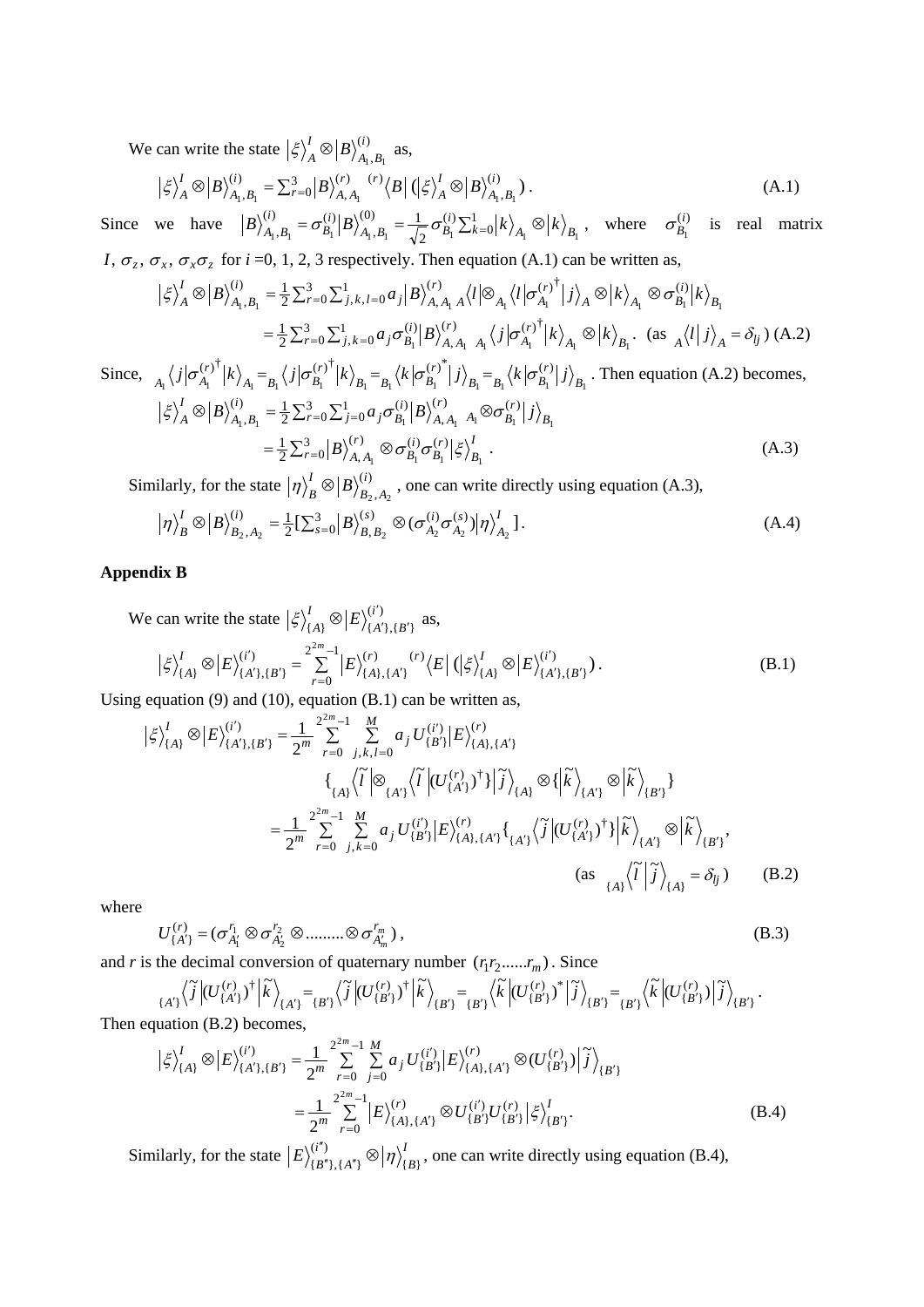$$
\left|E\right\rangle_{\{B^{n}\},\{A^{n}\}}^{(i^{n})}\otimes\left|\eta\right\rangle_{\{B\}}^{I}=\frac{1}{2^{n}}\sum_{s=0}^{2^{2n}-1}\left|E\right\rangle_{\{B\},\{B^{n}\}}^{(s)}\otimes U_{\{A^{n}\}}^{(i^{n})}U_{\{A^{n}\}}^{(s)}\left|\xi\right\rangle_{\{A^{n}\}}^{I},\tag{B.5}
$$

where

$$
U_{\{A''\}}^{(i'')} = \sigma_{A''_1}^{i''_1} \otimes \sigma_{A''_2}^{i''_2} \otimes \dots \dots \otimes \sigma_{A''_n}^{i''_n} \text{ and } U_{\{A''\}}^{(s)} = \sigma_{A''_1}^{s_1} \otimes \sigma_{A''_2}^{s_2} \otimes \dots \dots \otimes \sigma_{A''_n}^{s_n},
$$
(B.6)

and *s* is the decimal conversion of quaternary number  $(s_1 s_2 ......., s_n)$ .

# **References**

- [1] Bennett C H and Brassard G, Proc. IEEE Inter. Conf. Computers, Systems, and Signal Processing, Bangalore, (1984) 175; Ekert A K Phys. Rev. Lett. 67 (1991) 661; Gisin N, Ribordy G, Tittel W, and Zbinden H, Rev. Mod. Phys. 74 (2002) 145; Scarani V, Iblisdir S and Gisin N, Rev. Mod. Phys. 77 (2005) 1225.
- [2] Bennett C H and Wiesner S J, Phys. Rev. Lett. 69 (1992) 2881; Lee H, Ahn D and Hwang S W, Phys. Rev. A 66 (2002) 024304.
- [3] Bennett C H, Brassard H G, Crepeau C, Jozsa R, Peres A and Wootters W K 1993 Phys. Rev. Lett. 70 1895.
- [4] Rigolin G, Phys. Rev. A 71 (2005) 032303; Deng F-G, Phys. Rev. A 72, 036301 (2005); Yeo Y and Chua W K, Phys. Rev. Lett. 96 (2006) 060502.
- [5] Chen P-X, Zhu S-Y and Guo G-C, Phys Rev A 74 (2006) 032324.
- [6] Gordon G and Rigolin G, Phys. Rev. A 73 (2006) 042309; Zhang X H, Yang Z Y and Xu P P, Sci. in China Series G: Phys. Mech. Ast. 52 (2009) 1034.
- [7] Milburn G J and Braunstein S L, Phys. Rev. A 60, 937 (1999); Pires G, de Ameida N G, Avelar A T and Baseia B, Phys. Rev. A 70 (2004) 025803.
- [8] Vitali D, Fortunato M and Tombesi P, Phys. Rev. Lett. 85 (2000) 445.
- [9] Enk S J and Hirota O, Phys. Rev. A 64 (2001) 022313; Wang X, Phys. Rev. A 64 (2001) 022302; Jeong H, Kim M S and Lee J, Phys. Rev. A 64 (2001) 052308; Liao J Q, and Kuang L M, J. Phys. B: At. Mol. Opt. Phys.40 (2007) 1183.
- [10] Prakash H, Chandra N, Prakash R and Shivani, Phys. Rev. A 75 (2007) 044305; J. Phys. B: At. Mol. Opt. Phys. 40 (2007) 1613; Int. J. Quan. Inf. 6 (2008) 1077; Int. J. Mod. Phys. B 23 (2009) 585; Int. J. Mod. Phys. B 23 (2009) 2083; Phien H N and An N B, Phys. Lett. A 372 (2008) 2825; An N B, Phys. Lett A 373 (2009) 1701; Mishra M K and Prakash H, J. Phys. B: At. Mol. Opt. Phys.43 (2010) 185501; Prakash H and Mishra M K, e-print quant-ph/1107.2533v1.
- [11] Davidovich L, Maali A, Brune M, Raimond J M and Haroche S, Phys. Rev. Lett. 71 (1993) 2360; Cirac J I and Parkins A S, Phys. Rev. A 50 (1994) R4441; Bose S, Knight P L, Plenio M B and Vedral V, Phys. Rev. Lett. 83 (1999) 5158.
- [12] Zheng S B and Guo G C, Phys. Lett. A 232 (1997) 171; Zheng S B and Guo G C, Phys. Rev. A 63, 044302 (2001); Zheng S B, Phys. Rev A 69 (2004) 064302; Chimczak G and Tanas R, Phys. Rev. A 79 (2009) 042311.
- [13] Bouwmeester D, Pan J-W, Mattle K, Eibl M, Weinfurter H, Zeilinger A, Nature 390 (1997) 575; Boschi D, Branca S, Martini F D, Hardy L and Popescu S, Phys. Rev. Lett. 80 (1998) 1121.
- [14] Nielsen M A, Knill E and Laflamme R, Nature 396 (1998) 52.
- [15] Riebe M, Häffner H, Roos C F, Hänsel W, Ruth M, Benhelm J, Lancaster G P T, Körber T W, Becher C, Schmidt-Kaler F, James D F V, Blatt R, Nature 429 (2004) 734; Barrett M D, Chiaverini J, Schaetz T, Britton J, Itano W M, Jost J D, Knill E, Langer C, Leibfried D, Ozeri R, Wineland D J, Nature 429 (2004) 737.
- [16] Olmschenk S, Matsukevich D N, Maunz P, Hayes D, Duan L-M, and Monroe C, Science 323, 486 (2009).
- [17] Hillery M, Buzek V and Berthiaume A, Phys. Rev. A 59 (1999) 1829.
- [18] Karlsson A and Bourennane M, Phys. Rev. A 58 (1998) 4394.
- [19] Aoun B and Tarifi M, e-print quant-ph/0401076.
- [20] Biham E, Huttner B, and Mor T, Phys. Rev. A 54 (1996) 2651; Townsend P D, Nature (London) 385 (1997) 47; Bose S, Vedral V, and Knight P L, Phys. Rev. A 57 (1998) 822.
- [21] Prakash H and Maurya A K, Opt. Commun. 284 (2011) 5024.